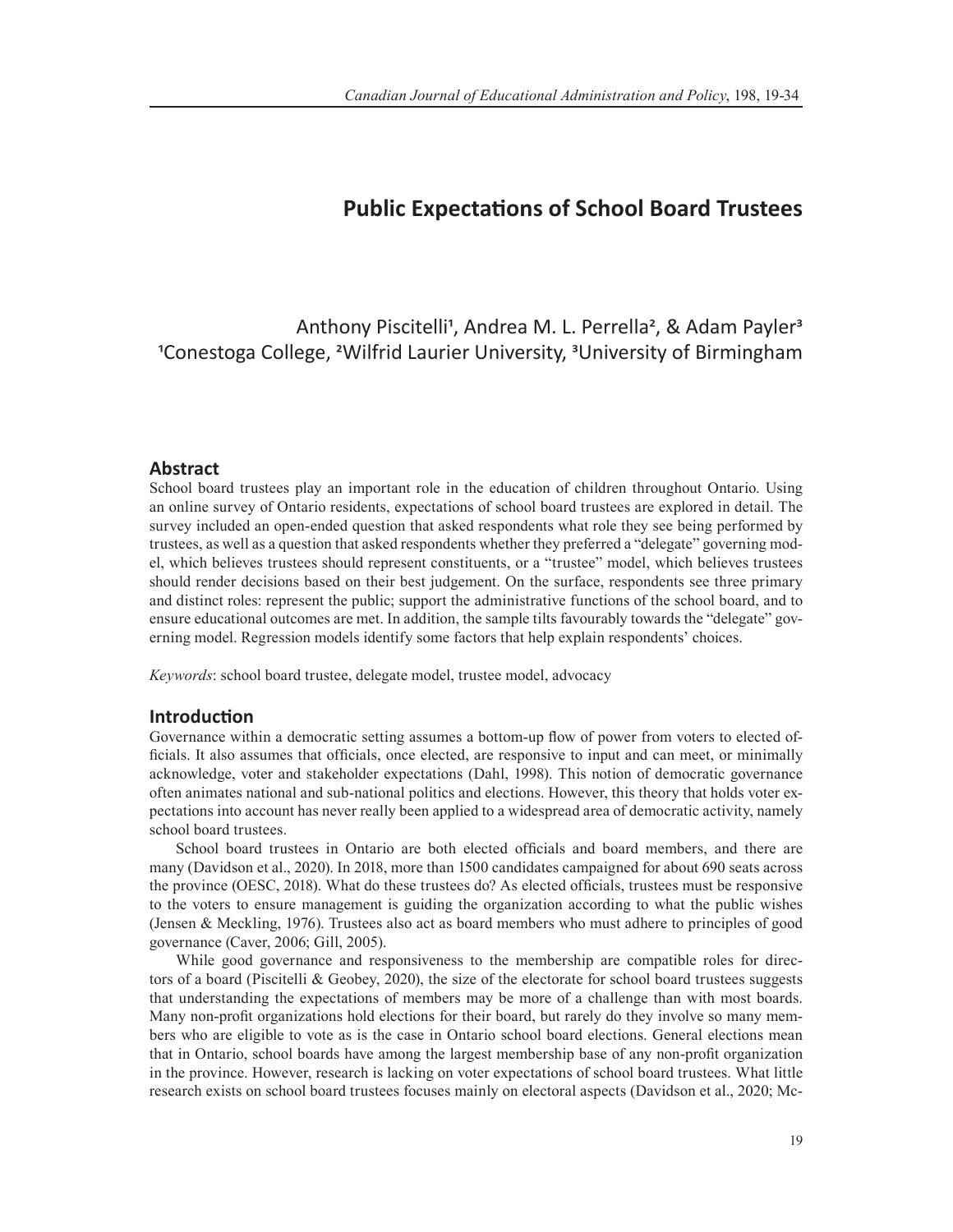Gregor & Lucas, 2019). Research is still lacking on what voters even know about the role of trustees. In order to shine some light, we present the results of an online survey of 2,541 Ontario residents, with an oversampling of parents with school-aged children. The survey helps examine what parents and other members of school boards expect from trustees, as well as look at some correlates for those expectations. Overall, survey participants provided a wide variety of responses, many reflecting a lack of knowledge about what trustees do – with a noticeable group seeing no role for trustees at all. The responses of most others were summarized into three primary and distinct roles: represent the public, support the administrative functions of the school board, and ensure educational outcomes are met.

## *Responsiveness of Politicians*

There is clear evidence that in the aggregate, voters respond to the actions of government when making decisions about whom they will support (Soroka & Wlezien, 2010). Stimson (1991, 2004) demonstrated that an overall policy mood exists in the United States among the general public. Citizens in the aggregate have weakly held policy preferences, which react to policy choices by the government. With the election of a new government, new policies are implemented, which causes the public to stop demanding changes in those domains. If the government continues to make changes, the policy mood shifts, and the public begins to demand some reversals. These shifts in policy mood can lead to shifts in aggregate voter preferences. Soroka and Wlezien (2010) found this same phenomenon using Canadian data labelling it the Thermostatic model. Under this approach, it is not necessary for people to understand the specifics of individual policy choices; people simply need to know if a "policy has gone 'too far' in one direction or 'not far enough' given their policy preferences" (Soroka & Wlezien, 2010, p. 31). They also found evidence that political parties respond to what the public demands and change their policy choices in response to changes in public preferences.

The relationship between school board trustees and citizens does not appear to be as strong as with national representatives. Berry and Howell (2007) examined if citizens base their vote for school board members on the performance of the board during the members' term in South Carolina. They found that in the 2000 election, which featured a great deal of media attention on new standardized tests, citizens voted retrospectively whereby they evaluated school board members on the performance of the students. However, in 2002 and 2004, when media attention was no longer as high, there was no relationship between performance and vote, suggesting that at the school board level, the connection between performance and vote is not as strong as at higher orders of government, and is highly dependent on the salience of some school board issue.

What voters expect from elected officials, however, is a bit clearer, albeit there is some variation. Carman (2007) offered some insight in his attempts to "better understand constituent preferences for the representational relationship" (p. 2) between voters and their elected representatives. He focused on two models of representation: the delegate model and the trustee model. In the delegate model, individuals expect their elected representatives to act as proxies, voting the preferences of those who elected them (Carman, 2007). Under the trustee model, individuals expect elected representatives to use their own best judgement, even if that goes against the majority view of their constituents (Bengtsson & Wass, 2010, 2012; Carman, 2007; Doherty, 2015; Farrell et al., 2018; Landwehr & Steiner, 2017; Rosset et al., 2017). Among the electorate, Carman (2007) found individuals with higher levels of education, higher levels of political efficacy and trust, females, and Black Americans were more likely to prefer a trustee relationship.1Rosset et al. (2017) added an interesting nuance distinguishing support between the delegate and the trustee model (see also Miller & Stokes, 1963). Support for the delegate model depends on how close an individual voter's views are to the median voter. The closer, the more they favour the delegate model. It is hypothesized that this support is a self-interested position, as the delegate model is more likely to advance policies reflecting that of the median voter. Rosset et al. (2017) also found that females are more likely to favour the delegate model, whereas those with higher levels of political trust, higher education, and older voters favour the trustee model.

Doherty (2015) suggested a two-dimensional model of representation preferences. His taxonomy creates four quadrants according to two dimensions: 1) style, either delegates or trustees at the top; and 2) focus, either local or national on the side. In the top-left quadrant are local delegates who try to reflect the local wishes of their constituents. In the top-right quadrant are local trustees who seek to do

 $1$  Age, party identification, income, and having voted in the past election were not significant predictors.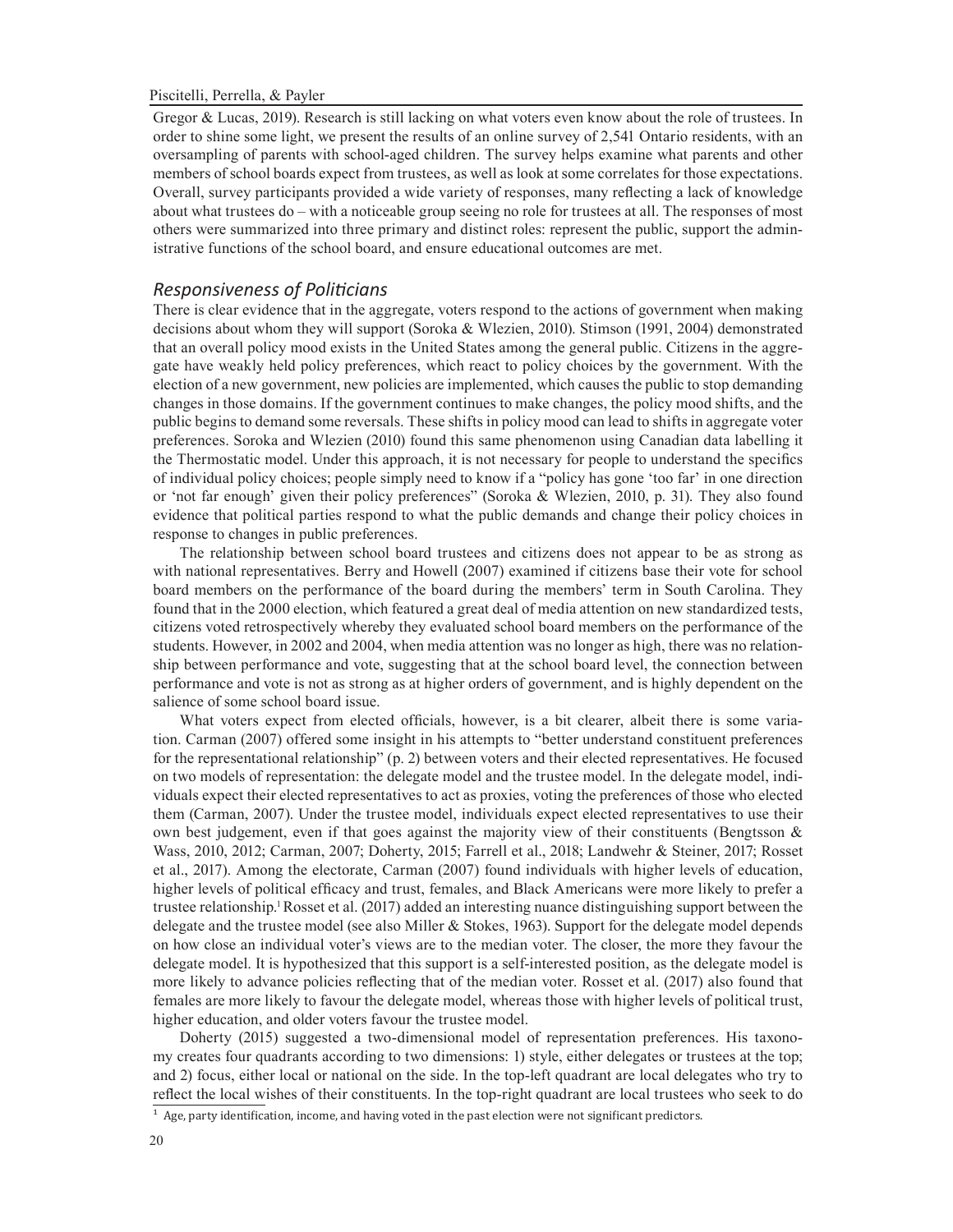what they think is best for their local constituency. At the bottom-left are national delegates, who seek to vote for the best interests of the whole country. Finally, in the bottom-right are national trustees who seek to do what they think is best for the whole country2 .

#### **Figure 1**

*Doherty (2015) Representation Preferences*



Using data from Finland, Bengtsson and Wass (2010) examined three models of representation: a resemblance model, a delegate model, and a trustee model. The resemblance model suggests voters prefer to elect people that share the same physical and socio-economic characteristics. They find only a minority of survey respondents support the resemblance model. Farrell et al. (2018) similarly found limited support for the representation model among voters in Ireland. Bengtsson and Wass (2010) also found the delegate and trustee approach were seen as equally popular, but the survey did not force respondents to choose between these two. Instead, support for each was measured in different questions. They found men prefer the trustee model whereas younger voters, those with a strong party identification, a positive view of the responsiveness of the system, and on the political left preferred the delegate model. Notably, Bengtsson and Wass (2010) also suggested, although they did not examine it in detail, the possibility of a hybrid model between the delegate and trustee model. They characterized this as "a representative that both listens to voters and, when necessary, acts according to his/her preferences" (Bengtsson & Wass, 2010, p. 59).

Bengtsson and Wass (2012) followed up their previous study by comparing voters' and politicians' views. They found congruence between voters, elected members of parliament, and non-elected candidates who all favour a trustee approach over a delegate approach.

These studies present a well-rounded understanding of how citizens respond to political actions at the national level and of citizen preferences for members of legislative bodies. Certain key variables surface as relevant, such as gender, education, efficacy, trust, partisanship, and ideology. How these variables help understand what citizens expect of special-purpose bodies, such as school boards, is yet to be fully explored.

Relatively limited academic attention has been devoted to the study of special-purpose bodies in Canada (Lucas, 2016) and abroad (Skelcher, 2007). However, this is not to suggest that special-purpose bodies are not worthy of attention. The limited attention given to special purpose bodies is instead per-

<sup>2</sup> Doherty (2015) found that those who fall in the top-left, local delegates, are most likely to be re-elected.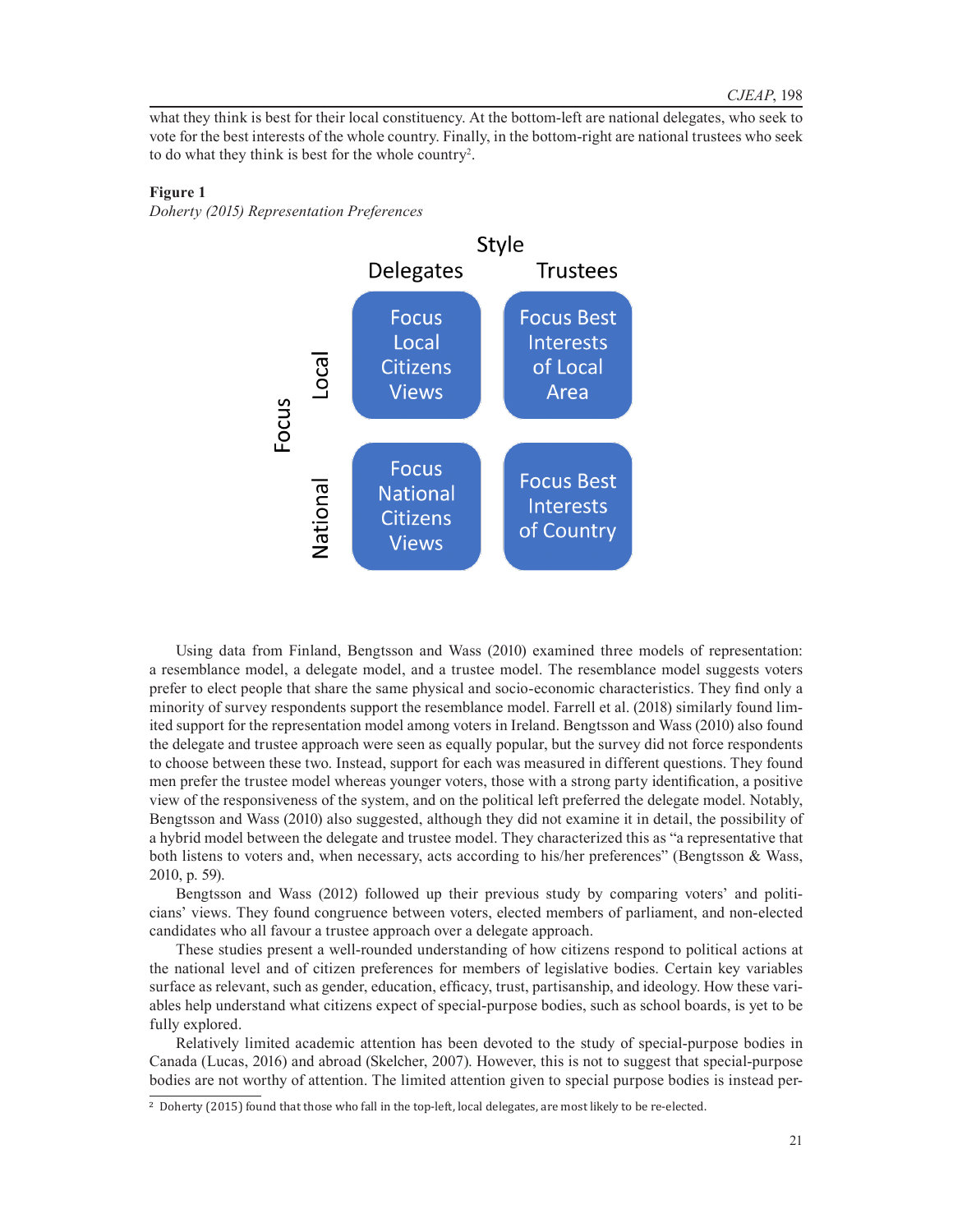haps indicative of the challenges related to studying them (Lucas, 2016), or of the propensity of scholars to focus on what Skelcher, in his comparative study of special-purpose bodies in the United Kingdom and the United States, referred to as "matters of high politics" (Skelcher, 2007, p. 64). In fact, Lucas expounded on their relevance not only for the numerous services they provide and their significant spending but also as they raise important questions of democratic accountability:

In some cases, special purpose bodies are so distant from ordinary accountability structures that they effectively operate as their own level of government, enormously powerful but accountable to no one. Even in less extreme cases, special purpose bodies are often mysterious and opaque, their practices obscure, their personnel invisible, and their functions unclear. If we are interested in democratically accountable government in Canada, local special-purpose bodies ought to provoke our curiosity – and also, perhaps, our unease. (Lucas, 2016, p. 5)

Skelcher also saw the relevance of studying special-purpose bodies due to their range of democratic structures that "vary from directly elected governing councils, through hybrid boards consisting of managerial, nominated, and elected members, to executives constituted by appointment of a political principal or independent commission" (Skelcher, 2007, p. 64) and advances them as a suitable dataset to begin to attempt to address the overarching question the title of the article poses, "Does Democracy Matter?"(p. 61).

However, investigating new forms of public governance more broadly from a European context, Skelcher raised concerns similar to those noted above regarding democratic accountability, as well as the limitations of the prevailing tendency to view them through the lens of representative democracy based on "a principal-agent chain-linking citizens, elected representatives, public managers, and third-party providers" (Skelcher, 2010, p. 161). Skelcher likened attempting to analyze principals and agents within this context akin to "fishing in muddy waters" (p. 161):

When researchers catch an actor that, from the perspective of representative democracy, looks like an agent, they sometimes find that the actor behaves more like a principal. And when they catch political principals, they find that their oversight of some forms of governance is highly constrained and that they are effectively disempowered. This muddy puddle of complex delegations, accountabilities, and authority is turning into a sizeable lake as traditional forms of representative government are supplemented, or supplanted, by alternative institutional arrangements predicated on the ideas of collaborative public management, partnership, and governance networks. (Skelcher, 2010, p. 172)

As a result of this challenge, Skelcher (2010) suggested that work is to be done "to design new ways to understand how these third-party governments respond to the challenges of democracy, in order that we can build theories of public governance that do not take representative democracy as a given" (p. 173). Our study, therefore, attempts not only to begin to address the special purpose body research gap identified above, but also to bring some clarity to these "muddy waters" by first understanding what citizens expect of their elected representatives within the special purpose body context in order to address the broader questions of representative democracy raised here by Skelcher.

How these citizens' expectations are addressed by their elected representatives and how they interpret their role in this regard, particularly in situations where their expectations may be more administrative in nature, may also provide interesting insight for understanding the political-administrative relations within the special purpose body context. This may similarly also provide insight for academics studying non-profit board governance in terms of the role of the board vis-à-vis the role of management and their interaction with the organization's ownership, as evidenced in the proceeding paragraphs.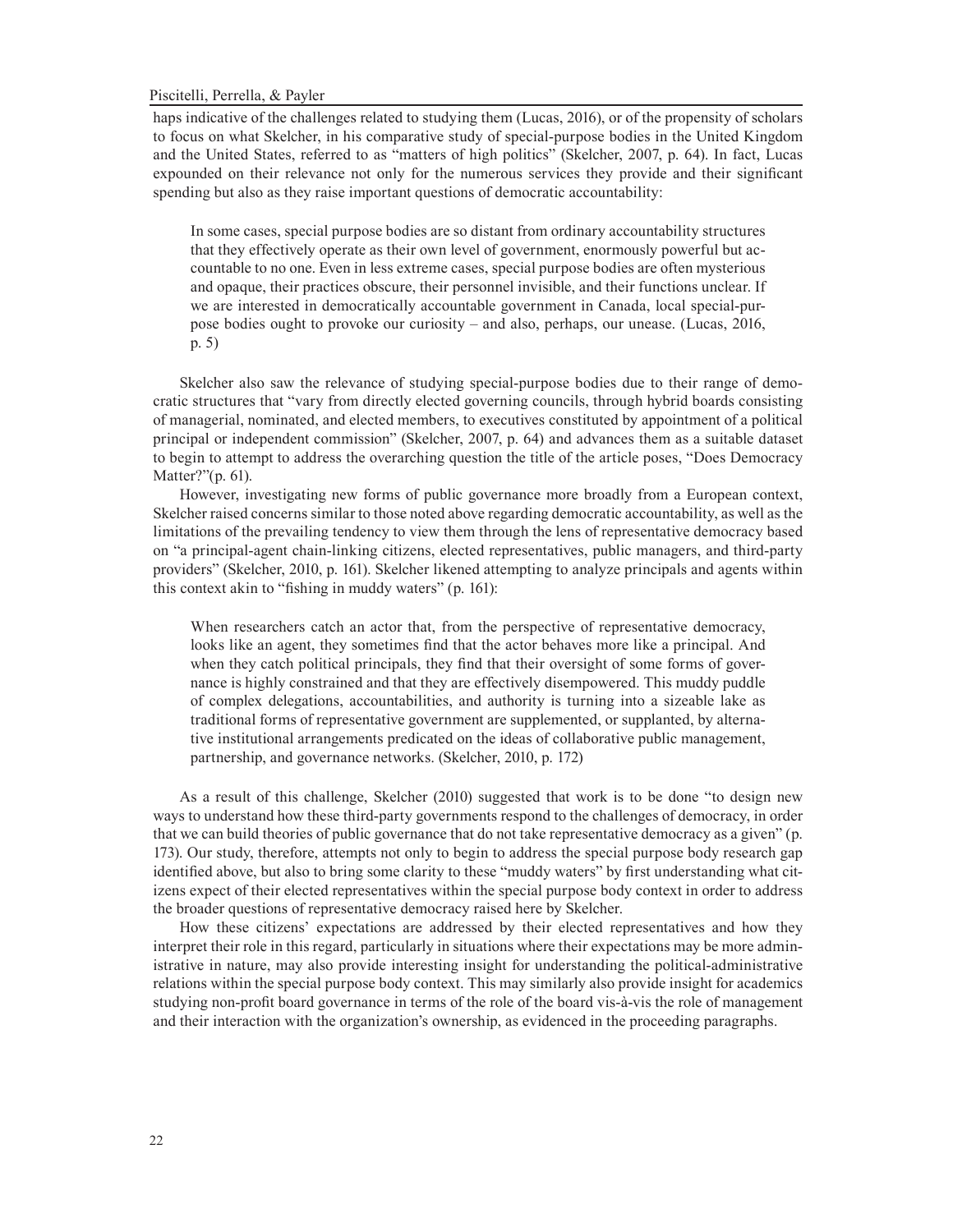## *Role of a Board of Directors*

A board of director's primary responsibility is to ensure management is acting in the best interest of the ownership of the organization (Jensen & Meckling, 1976). Unlike for-profit companies with shareholders, the ownership of a non-profit is not always clear. Carver (2006) suggested "for community boards, the ownership is the community at large; for membership associations, the membership is the ownership" (p. 26). While ownership is clear for membership associations, it is not as clear for non-profits. In particular, it is not always clear who constitutes the "community." Whether school boards are community organizations or membership associations is also not entirely clear. However, fortunately, for the purposes of this study, one thing that is clear is that voting members of the public constitute at least a large portion of the "ownership" of the school board.3 Indeed, if one considers a school board a membership association, the voting public constitutes the entire membership4 . Whereas if the school board is serving the community, the membership expands to other members of the public who do not vote, such as students and teachers living outside of the voting boundaries.

For board members to ensure management is acting in the interest of owners, it is important for the board to understand the wishes of the owners, or in the case of a non-profit such as a school board, the membership. Some of these interests can be inferred. For example, it is safe to assume the ownership wishes the board to hire competent staff. Modern governance theory recognizes the importance of a good staff as it is believed that hiring an effective CEO and then "rigorously monitoring that person's performance is the board's most important role" (Hoel, 2011, p. vii). Many specific wishes of the membership may not be so easy to determine.

Current governance theory (Carver, 2006; Gill, 2005; Piscitelli & Geobey, 2020) suggests effective governance of an organization requires the board to focus on big-picture issues while leaving operational matters to management. It is not clear if this theory aligns with the expectation of the membership of non-profit organizations. Indeed, looking at the functions of a board and comparing them to the expectations of the membership is a worthy exercise.

The two most common governance systems for non-profit boards are the results-based approach and the Carver policy governance approach. Both approaches split the role of the board and the role of management with some subtle differences in how this is done.

Policy governance was created by John Carver. According to the Carver model, the role of the board of directors is to establish ends or goals for the organization, to set limits on what the chief executive officer can do (or whoever is the top staff person in the organization, to monitoring organizational and chief executive officer performance), and to provide a linkage to the ownership of the organization (Carver, 2006). Carver's main distinction is in how policy is created. Under his model, policies are set as limitations as to what the chief executive officer cannot do with the implication being that anything that is not forbidden can be undertaken by the organization at the direction of the chief executive officer. The results-based model in contrast is not as rigid in its policy formulation approach.

The results-based approach does not have a clear creator but was instead established more organically. Gill (2005), using the results-based approach, suggested a board of directors has seven functions: establishing the organization's mission; financial oversight; human resources oversight; monitoring organizational performance; governing risk; ensuring stability during a crisis; and representing the community.

Notably, both of these models mention a role for the board to represent the membership. Carver's idea of representation focuses on linkage with the ownership with the purpose of setting effective policy limitations and establishing the high-level goals of the organization. Results-based governance derives its ideas of representation from agency theory, thus suggesting that the representative role of the board is to align management interests with that of the membership (Jensen & Meckling, 1976; Piscitelli & Geobey, 2020). In aligning those interests, it is essential to understand what the membership expects from the board of directors.

<sup>3</sup> Some people may feel a sense of ownership over school boards because they pay school board taxes. In Ontario, taxes still appear as a component of property taxes for local school boards and individuals can direct their taxes to the board of their choosing. In reality, this does not influence the amount of funding for the local boards as this is now primarily based on a per-student basis.

<sup>4</sup> In Ontario, residents direct their property taxes to a specific school board, the designation of property tax no longer impacts funding for school boards, but it does indicate which trustees a resident can vote for in school board elections (i.e., a person who designates their taxes to the English separate school board will vote for English Catholic trustees).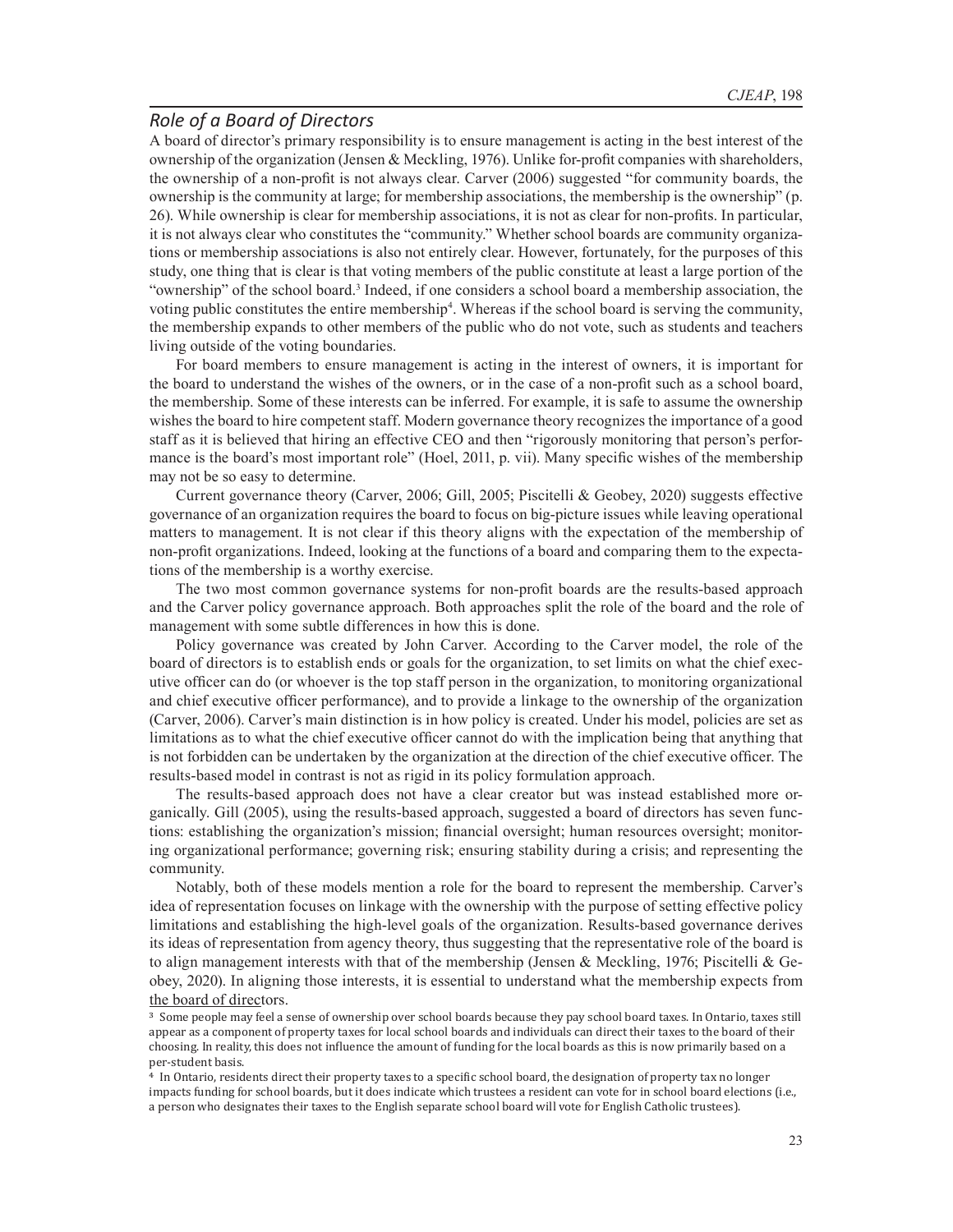There may be a variety of expectations, some closer to the mission of what a school board is mandated to do, and some that may be more marginal, or even outside of the official role. While the key objective is to gain an understanding of what these expectations might be, a secondary objective is to identify any correlates as to why certain people indicate certain expectations.

Officially, what school boards do in practice tends to be divided between two models: a professional model and a political model (Greene, 1992; Newton & Sackney, 2005). Boards using the professional model view "educational governance as a primarily technical process" (Greene, 1992, p. 220). Professional boards are more likely to vote unanimously on issues and follow the recommendations of staff. Boards following the political model see "governance as a process of bargaining among the superintendent, boards, and community" (Greene, 1992, p. 220). Political boards are more focused on being responsive to community wishes; they are divided on issues and votes and tend to be more willing to act independently of staff. Most boards lean towards the professional model, with a focus on policy formulation (Butler et al., 2019; Galway et al., 2013; Maharaj, 2020; Sattler, 2012). However, how a trustee comes to be elected may impact their view of the role. Former school staff who become trustees typically see the role as providing broad oversight (typically former school staff), whereas parents who are elected typically see the role as advocates for local community (Maharaj, 2020). The Ontario Education Act (1990) favoured a view that trustees should focus on oversight. The act focused the role of trustee broadly on student achievement, stewardship of resources, oversight of the director of education, and multiyear planning. It is the director of education that is responsible for day-to-day operations (Carver, 2006; Faubert & Paulson, 2020; Galway et al. 2013; Gill, 2005; Lessard & Brassard, 2005).

## *Diminishing Role of Trustees*

Education governance occurs at three levels: 1) the central authority (in Canada the provincial government); 2) the school board; and 3) the school itself (Faubert & Paulson, 2020; Lessard & Brassard, 2005). Notably, all three levels are a "place for democratic participation" (Lessard & Brassard, 2005, p. 7) but school board trustees are the only officials of the three levels entirely elected by local citizens with a focus solely on education issues. Members of provincial and federal parliaments are elected as well, but with a much wider mandate.

Of the three levels, arguably the school board is the one that has seen its power diminish the most. School boards in Ontario have been losing power for the past 30 years to the province (Faubert & Paulson, 2020; Galway et al., 2013; Garcea & Munroe, 2014; Lessard & Brassard, 2005; Owens, 1999; Sattler, 2012). Successive Ontario governments have removed the ability for school boards to directly tax and centralized funding, amalgamated boards, took more of a role in the curriculum (Garcea & Munroe, 2014; Sattler, 2012), and have begun to centrally bargain most issues with school board labour unions. Alongside this centralization, the trend has been a decentralization where more power is given to schools directly (Lessard & Brassard, 2005), for example, through the creation of school councils where parent and community representatives meet directly with the principal.

The loss of authority at school boards has led some to question if trustees are becoming obsolete (Galway et al., 2013; Garcea & Munroe, 2014; Owens, 1999). Political leaders are also taking some leadership in this way of thinking. In 1997, the number of trustees was reduced in Ontario by 66% as a result of school board consolidation (Garcea & Munroe, 2014). Fewer trustees weakened the local representative function (Galway et al., 2013) while also forcing school boards to become more bureaucratic, making trustees less responsive to parents (Owens, 1999). Trustee elections also face low voter turnout (Galway et al., 2013; McGregor & Lucas, 2019; Owens, 1999;) and a propensity for incumbents to win re-election regardless of school performance (Berry & Howell, 2007).<sup>5</sup> These questions have stimulated a debate within Ontario about the continuation of school boards (see for example D'amato, 2016; Piscitelli & Geobey, 2020).

This debate in Ontario is likely to continue given recent changes to school boards in other provincial jurisdictions. Manitoba's provincial government introduced legislation in November 2020 – Bill 64, that would replace elected school boards with a provincially appointed education authority, to be advised by a provincial advisory council representing the various regions within the province (MacLean, 2021). This legislation was ultimately scrapped after public consultations, but its introduction indicates govern-

<sup>5</sup> In 2018, 247 trustee seats in Ontario were acclaimed, and of the 436 trustees that were elected, slightly more than half (237) were incumbents (OESC, 2018).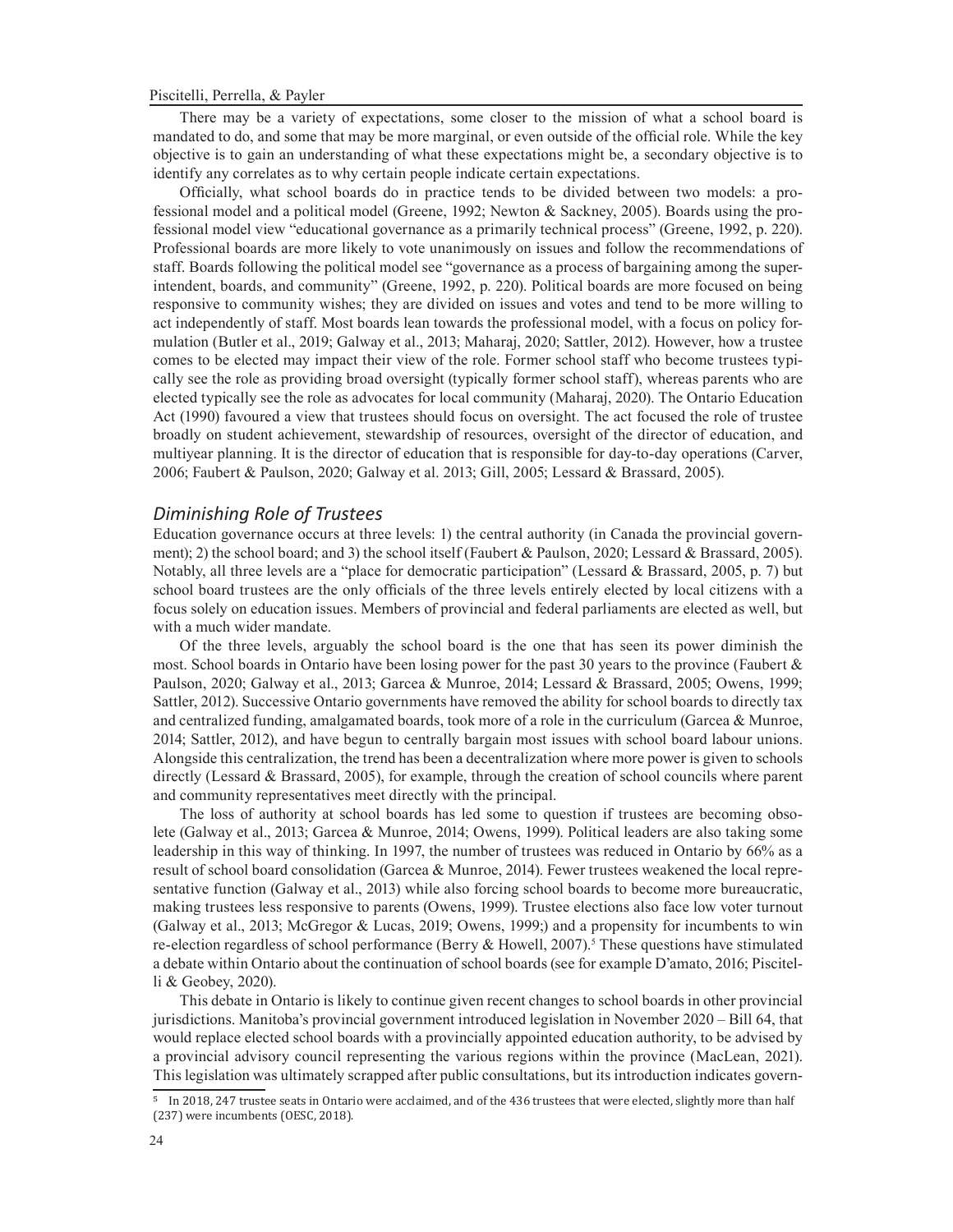ments are examining the role of school boards.

Quebec's provincial government has also made similar changes, passing Bill 40 in February 2020, which replaces the French elected school boards with service centres, governed by directors elected by staff and parents who then select community members to join the board as well (Montpetit, 2020); however, similar changes proposed to the English elected school boards in the province have been paused via a court injunction (Rukavina, 2020).

How these debates may ultimately play out is not entirely clear, as New Brunswick presents a cautionary tale. In the 1990s, New Brunswick abolished local school boards replacing them with more centralized authority and a school-parent council mechanism for garnering local input (Owens, 1999). However, with the election of a new government in 1999,<sup>6</sup> school boards were reconstituted in 2001 (Lessard & Brassard, 2005).

Ontario has four publicly funded school systems, an English public system, a French public system, an English Catholic system, and a French Catholic system. Catholic school board trustees see their role, partially, as protecting the Catholic school system from elimination (Davidson et al., 2020). Quebec and Newfoundland have eliminated their denominationally based school systems demonstrating that the threat of elimination of Catholic school is credible in Ontario (Galway et al., 2012; Trosow & Irwin, 2018).

## **Data and Methods**

Every Ontario adult who is a Canadian citizen is technically a member of a local school board, meaning a survey of Ontario residents' expectations of trustees can be used to generalize about how Ontarians expect board members to represent their interests.

The online survey used here was conducted by Dynata between November 22 and December 2, 2020. A total of 2,541 people over the age of 18 participated, with an oversampling of parents with school-aged children (1,318 of total respondents). Respondents were selected from an opt-in panel recruited by Dynata.7 Due to this opt-in nature, results are not necessarily representative of the population of Ontario as a whole. However, weights were computed in order to realign survey results more closely to population parameters.

Expectations in the survey were measured by the open-ended question: "What do you see as the role of a school board trustee?" Responses to this question were coded by each of the authors. Several iterations of coding led to a consensus on a coding scheme, which resulted in a Cohen's Kappa intercoder reliability of 80%. Cohen's Kappa is considered a conservative measure of association, making intercoder reliability of 80% or above acceptable (Lombard et al., 2002).

The coding results showed 17 distinct codes, which were grouped into three general categories. The first six identify trustee roles as related to advocacy or representation. This can vary according to which stakeholder was the object. Here is a list of each of these six advocacy/representative categories, and an example of a response to serve as an illustration.

- Code 1: advocating or representing students. "They [trustees] listen to students[sic] opinions and problems."
- Code 2: advocating or representing parents. "To advocate on behalf of parents in dealing with Teachers and Teachers Unions and the Government."
- Code 3: used when respondents specifically mentioned advocating or representing both students and parents. "Represent the interests of the parents and the children."
- Code 4: advocating or representing the broader community. "To be responsive to the values, beliefs and priorities of their communities while implementing the rule of the provincial government."
- Code 5: advocating or representing any other group not previously mentioned or any combination not previously noted. "To listen to the concerns of the parents and to act in the best interests of parents, students and teachers - to act justly and accordingly for the people who elected you to the office."
- Code 6: liaison or communication. "As liaison between the local community and school board

The Liberal government that was in power since 1987 was replaced by Progressive Conservatives.

Panelists received a reward for completing this survey, which was administered by Dyanata.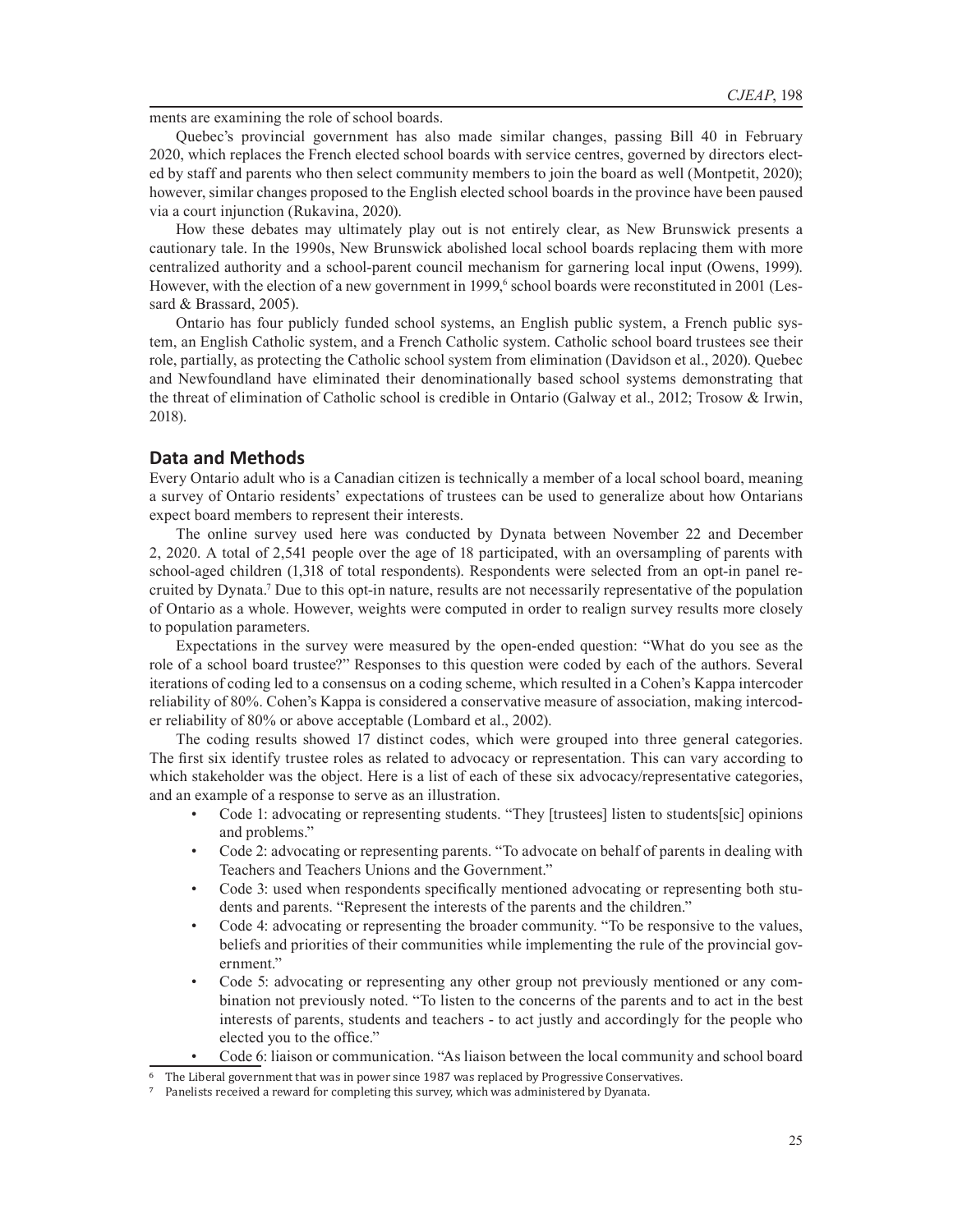#### to represent student needs and priorities."

Respondents in this category all conceptualized the role of trustees as representing a group or performing a liaison function with them. It is notable that there was no wide agreement on which group was to be represented. Students and parents were the most frequent responses, but the community at large and other groups were also mentioned.

The next five codes include a mix of responses seen as appropriate governance roles for trustees and some that are not, but all focused on administrative functions.

- Code 7: oversight and compliance. "To ensure that school boards are implementing the curriculum and running efficiently."
- Code 8: policy development and the creation of policy. "Help set policies to administer schools."
- Code 9: budgetary decisions, for example, "allocate funds."
- Code 10: operations. "Oversee everyday [sic] operations."
- Code 11: focused on safety. "They should focus on ensuring safety in the schools."

Oversight and compliance, policy development and budgeting are generally seen as appropriate roles for a trustee (Gill, 2005). However, operations are clearly the domain of management (Carver, 2006; Galway et al., 2013; Gill, 2005). Safety is a grey area but it being a common response is not surprising given that the survey took place amid the COVID-19 pandemic.

- The next two code categories relate to educational issues.
	- Code 12 looked at pedagogical decisions, curriculum matters and classroom decisions. "The curriculum needs to be improved."
	- Code 13 relates to student success. "Focus on student achievement and well-being."

This final category of responses contains three subcategories: pedagogical decisions, curriculum and classroom decisions, and ensure student success. The first contains a mix of items that would generally be seen as the domain of the director of education and staff, while the second is clearly a role of trustees under the current governance paradigm. Interestingly, many trustees would see ensuring student success as their most important function.<sup>8</sup>

The remaining codes (14 to 17) were excluded from analysis. They do offer some interesting insight, but for various reasons did not form the core of our inquiry. Code 14 captured individuals who said trustees do nothing or that the position should be abolished. For example, one respondent said trustees are "a useless position that should be eliminated, they have no role and barely do any work." While fascinating, particularly in light of the diminishing role of trustees and their increasingly bureaucratized functions, this category was excluded as it only accounted for less than 5% of responses, too small to yield any meaningful results for our quantitative models. Code 15 captured all "other" responses that did not clearly fit any of the other more clearly defined categories. Here is one example: "somebody who cares about schools and who frequents them." Such a response is somewhat vague but does not neatly fit with any of the other defined categories. Furthermore, responses lacked similarity to warrant a new category. Code 16 captured those who indicated that they do not know or were unsure. Finally, Code 17 was for irrelevant answers, such as "Sadly the system was [sic] left all the kids down, need more upgrades to protect students."

The categories of representation, administration, and educational expectation approximates what the literature has identified as common models of representation. Those who indicated they favoured a representation function could be seen as analogous to the delegate model. Whereas the administration and educational responses can be seen as closer to the trustee model. These three categories formed the dependent variable of a multinominal logistic regression model.

A second analysis examines factors that explain whether voters are more likely to lean towards the delegate versus trustee model. The model was tested using the question: "Which of the following comes closest to your view?" A score of 1 was assigned to those who selected the delegate model response: "Trustees should vote the way the majority of people in their area want even if they disagree with the decision." A score of 0 was assigned to those who selected the trustee model: "Trustees should use their own best judgement when making decisions, even if it goes against what the people in their area want." With the dichotomous nature of the dependent variable, the analysis relied on logistic regression.

<sup>8</sup> This finding has been identified through interviews with 25 school board trustees in Ontario as part of the same Social Science and Humanities Research Council Insight Development Grant funded project from which this research is funded.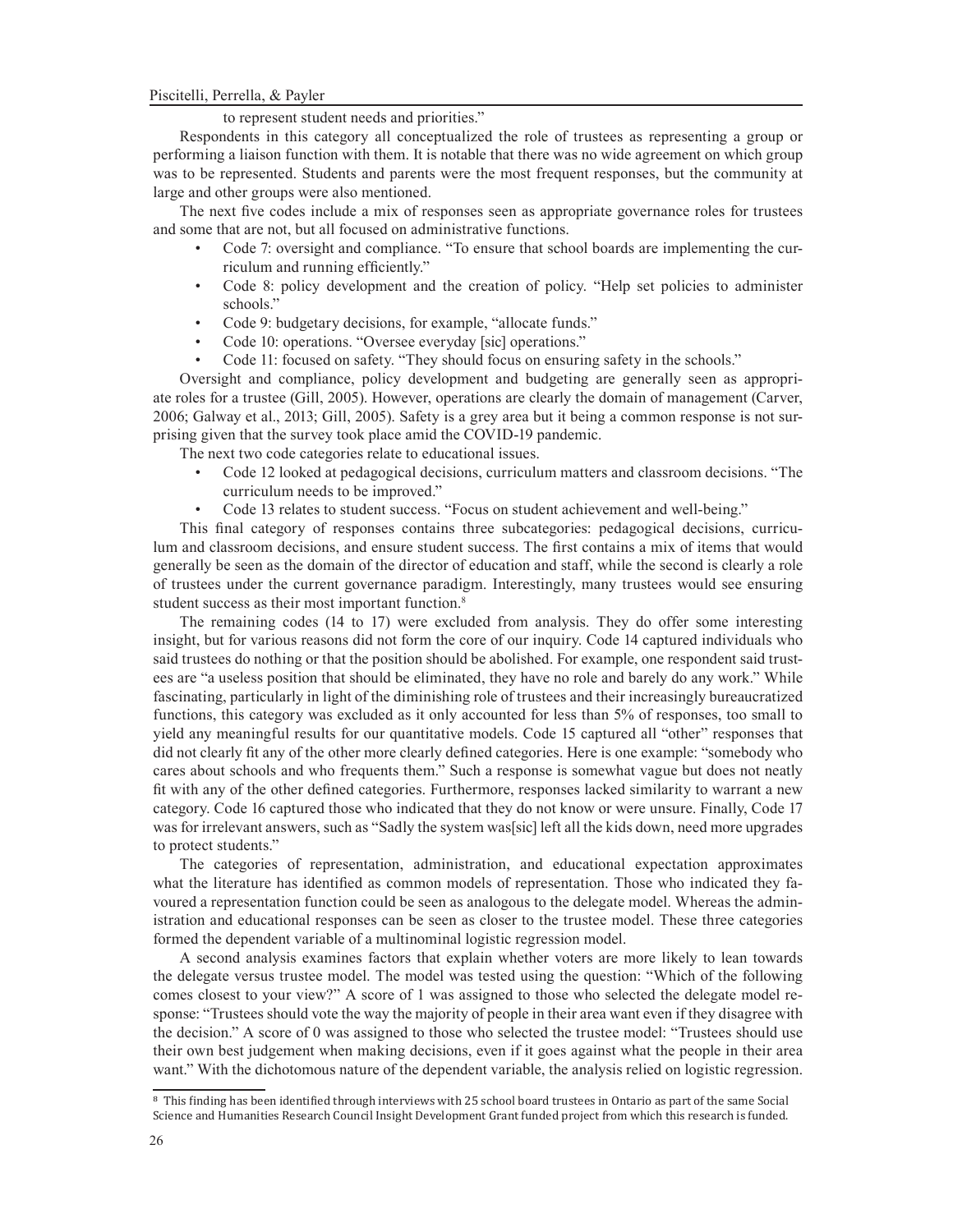In both cases, models will include as independent variables those that were identified in previous studies as yielding some association, or those that have produced some mixed results. These include party identification, which has had conflicting results in the past. In one study, it was associated with the delegate model (Bengtsson & Wass, 2010), whereas in another study it was not significant at all (Carman, 2007). We look at party identification according to how respondents voted in the previous provincial election. Four dummy variables were created based on whether a respondent voted for the NDP, Liberals, Progressive Conservatives, or Green Party. The reference category for each of these dummy variables was the option: "voting for another party not listed."<sup>9</sup>

A second political dummy variable reflects whether a respondent voted in the previous federal election. This is included to re-test Carman's (2007) finding in a Canadian setting that voting is not a significant predictor of the delegate versus trustee model.

The third political variable reflects ideology. As noted by Bengtsson and Wass (2010), those on the left have been found to prefer the delegate model. We test that here through an item that measures respondent's self-placement on the left-right spectrum using a scale of 1 to 10, with 1 on the left and 10 on the right. This question has been replicated from the Canadian Election Study, which in 2019 had an average score of 5 indicating that most Canadians cluster around the middle of the scale (Stephenson et al., 2020).

Models also include a measure that takes into account distinctions among parents based on whether their children attend a Catholic school. There has been debate about abolishing the Catholic school boards and merging them with the public systems at least as far back as the 1990s (Faubert  $\&$ Paulson, 2020; Lucas, 2016; Trosow & Irwin, 2018). The idea has often been met with some resistance, with Catholics being naturally more prone to defend their school boards from elimination (Davidson et al., 2020; Faubert & Paulson, 2020). Affiliation with a Catholic board is, therefore, plausibly linked with different visions of how the system should be led and the role of trustees. To account for this possibility, a dummy variable scores a 1 for respondents who send their child(ren) to only a Catholic school; all others were coded zero.

Finally, models include as controls standard demographic questions, namely gender, age, education, and income. Gender is a dummy variable with males as 1, all others as 0. Respondents were asked to indicate their age, which was included as is in the model. Education was coded using a variable that ranged 1 to 10, where 1 indicated the respondent had not completed past grade school, 2 completed high school, 3 some college, 4 trade school, 5 completed college, 6 some university, 7 an undergraduate, 8 a post-graduate certificate, 9 a masters, and 10 a doctorate. Income was coded using a variable that ranged from 1 to 6. A response of 1 indicated an income less than \$20,000, 2 \$20,000 to \$50,000, 3 \$50,000 to \$70,000, 4, \$70,000 to \$100,000, 5, \$100,000 to \$150,000, and 6 over \$150,000. Of these controls, gender and education is expected to yield some effect (Carman, 2007), with females and the higher educated being more likely to support a trustee model.

### **Results**

An initial look at the disaggregated 17 categories in Table 1 shows that the most common response is "don't know/unsure," with 386 responses.10 This is not overly surprising given that most people do not give school board trustees much thought, and consequently have struggled to respond to the question. The second most frequent category is Code 17, "irrelevant answer," which accounts for 302 fairly random thoughts. In third place is the catch-all "other" group, which contains 188 random responses. As noted, these three, and the 111 who indicated that trustees have "no role," are excluded from the analysis, but nonetheless form a sizeable 987 responses. One general conclusion from these excluded categories is that, at best, people's views of school board trustees lack structure. Indeed, it is clear that about a third of respondents do not have a clear concept of what trustees do.

When the remaining categories are combined into the three coherent clusters, the most dominant category is "administration." Most people believe trustees function as managers. Also, the prominence of this category may reflect the increased bureaucratization of trustees.

<sup>9</sup> Those who indicated that they would not vote were excluded from analysis.

<sup>&</sup>lt;sup>10</sup> Analysis is based on weighted data as the demographic distribution of sample does not fully match population parameters.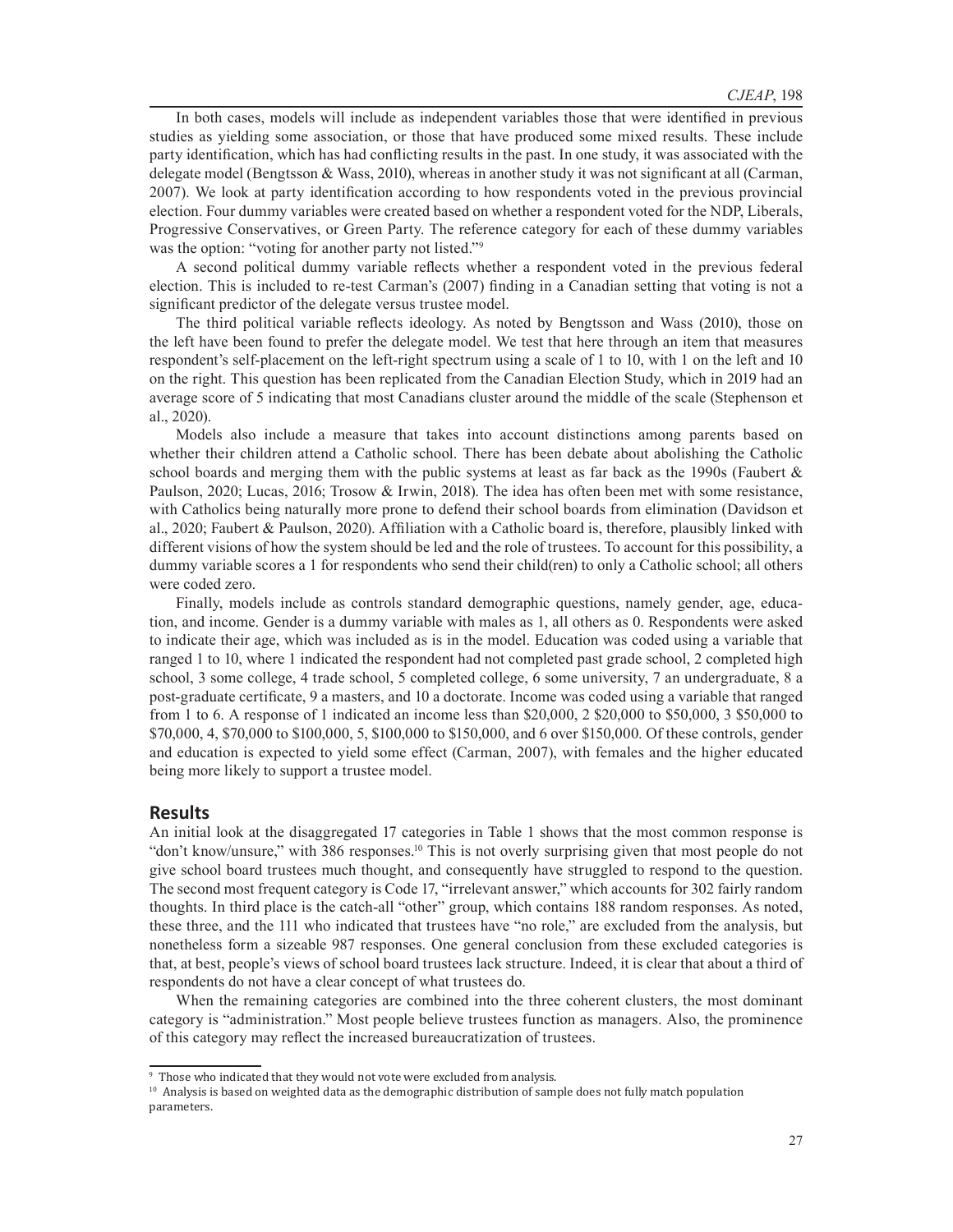## **Table 1**

*Role of School Board Trustees*

| Role of School Board Trustees                           | Frequency | Percent | Weighted<br>Percent |  |
|---------------------------------------------------------|-----------|---------|---------------------|--|
| Representation                                          | 375       | 15.4    | 15.1                |  |
| Advocate/Represent Students                             | 77        | 3.2     | 3.1                 |  |
| <b>Advocate/Represent Parents</b>                       | 27        | 1.1     | 1.0                 |  |
| Advocate/Represent Students & Parents                   | 30        | 1.2     | 1.4                 |  |
| Advocate/Represent Community                            | 92        | 3.8     | 3.9                 |  |
| Advocate/Represent Other                                | 72        | 3.0     | 2.9                 |  |
| Liaison/Communication                                   | 77        | 3.2     | 3.4                 |  |
| <b>Administration</b>                                   | 776       | 31.9    | 31.4                |  |
| Oversight/Compliance                                    | 301       | 12.4    | 12.3                |  |
| Policy Development/Create Policy                        | 106       | 4.4     | 4.8                 |  |
| <b>Budget Decisions</b>                                 | 112       | 4.6     | 4.8                 |  |
| Operations                                              | 133       | 5.5     | 5.6                 |  |
| Safety                                                  | 124       | 5.1     | 5.3                 |  |
| Educational                                             | 291       | 12.0    | 12.1                |  |
| Pedagogical Decisions/Curriculum/Classroom<br>Decisions | 107       | 4.4     | 4.5                 |  |
| <b>Ensure Student Success</b>                           | 184       | 7.6     | 8.2                 |  |
| <b>Excluded</b>                                         | 987       | 40.6    | 41.4                |  |
| Nothing/They Have No Role                               | 111       | 4.6     | 4.4                 |  |
| Other                                                   | 188       | 7.7     | 7.1                 |  |
| Don't know/Unsure                                       | 386       | 15.9    | 15.8                |  |
| <b>Irrelevant Answer</b>                                | 302       | 12.4    | 11.5                |  |
| Total                                                   | 2429      | 100.0   | 100.0               |  |
| Did Not Answer                                          | 112       |         |                     |  |

The next step takes a closer look at whether respondent attributes can separate them in any meaningful manner in what they indicate as their expectations of trustees, as well as their overall view and understanding of the role of trustees. We generate two different regression models; the first looks at the three-category expectations variable, the second examines the delegate-vs.-trustee model of governance.

The multinominal logistic regression models in Table 2 set administration (the mode) as the reference category. Two models are generated. The first contains the full list of independent variables; the second is more parsimonious. Support for an advocacy role compared to an administrative role is found among females, those whose children attend Catholic school,<sup>11</sup> those whose ideology are further to the left, and higher-income earners. Those who support a more educational role compared to administrative role appear mostly among the higher educated. NDP supporters and older respondents appear more likely to expect an administrative function out of trustees. The same can be said of older respondents, however, the negative coefficient for age is only marginally significant ( $p<.10$ ).

<sup>&</sup>lt;sup>11</sup> Significance is .051, slightly above conventional thresholds.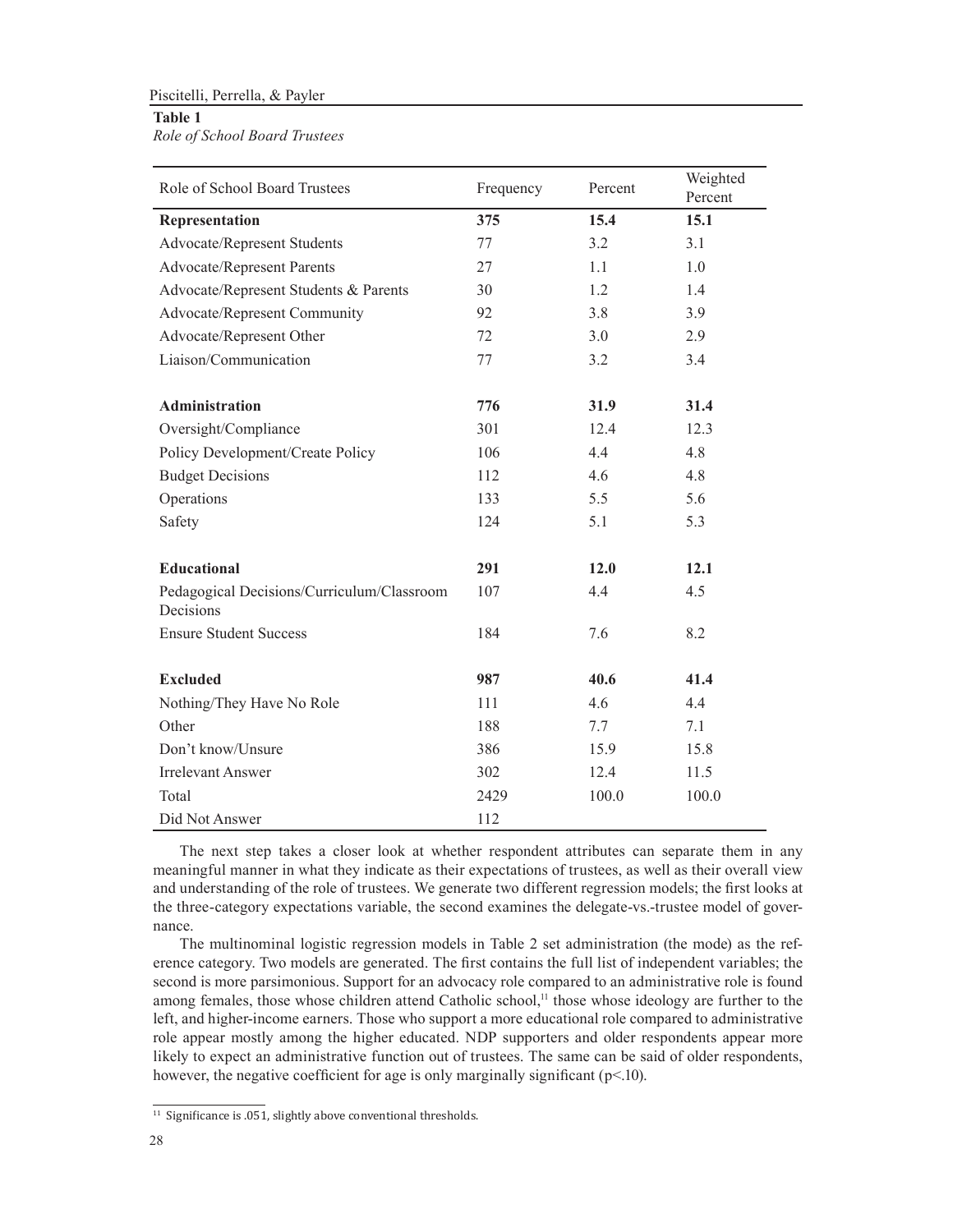# **Table 2**

*Multinomial Logistic Estimate of Role Expectations for Trustees*

|                              | <b>Model 1: Full specification</b> |           |      |             |           | <b>Model 2: Voting variables excluded</b> |                |              |                |                |                |                |
|------------------------------|------------------------------------|-----------|------|-------------|-----------|-------------------------------------------|----------------|--------------|----------------|----------------|----------------|----------------|
|                              | Representation                     |           |      | Educational |           |                                           | Representation |              |                | Educational    |                |                |
|                              | Coef.                              | Std. Err. | Sig. | Coef.       | Std. Err. | Sig.                                      | Coef.          | Std.<br>Err. | Sig.           | Coef.          | Std. Err.      | Sig.           |
| Male                         | $-.721$                            | .163      | .000 | $-.075$     | .172      | .664                                      | $-.770$        | .146         | .000           | $-.054$        | .150           | .721           |
| Catholic<br>school           | .539                               | .277      | .051 | .275        | .316      | .386                                      | .550           | .252         | .029           | .242           | .287           | .400           |
| Voted PC                     | .688                               | 1.471     | .640 | $-947$      | .682      | .165                                      |                |              |                |                |                |                |
| Voted<br>Liberal             | .777                               | 1.473     | .598 | $-1.051$    | .688      | .127                                      | $\overline{a}$ |              |                | $\overline{a}$ | $\overline{a}$ | $\overline{a}$ |
| Voted NDP                    | .565                               | 1.479     | .702 | $-1.538$    | .714      | .031                                      |                |              | $\overline{a}$ | $\overline{a}$ | $\overline{a}$ |                |
| Voted Green                  | .394                               | 1.522     | .796 | $-.615$     | .761      | .419                                      |                |              |                |                |                |                |
| Voted<br>federal<br>election | $-.232$                            | .618      | .707 | $-.548$     | .539      | .309                                      |                |              |                |                |                |                |
| Ideology                     | $-.143$                            | .041      | .001 | $-.027$     | .043      | .523                                      | $-.136$        | .035         | .000           | .013           | .035           | .704           |
| Income                       | .146                               | .062      | .018 | $-.204$     | .066      | .002                                      | .158           | .053         | .003           | $-.149$        | .056           | .008           |
| Education                    | .020                               | .037      | .595 | .087        | .040      | .030                                      | .012           | .033         | .713           | .067           | .034           | .052           |
| Age                          | .005                               | .005      | .353 | $-.009$     | .005      | .092                                      | .005           | .004         | .215           | $-.008$        | .004           | .064           |
| Intercept                    | $-1.122$                           | 1.627     | .491 | 1.428       | .970      | .141                                      | $-.692$        | .384         | .072           | $-.485$        | .392           | .215           |
| $\mathbf N$                  | 998                                |           |      |             |           |                                           | 1234           |              |                |                |                |                |
| Pseudo R-sq                  | .093                               |           |      |             |           |                                           | .075           |              |                |                |                |                |
| $-2$ Log<br>likelihood       | 1898.431                           |           |      |             |           |                                           | 2374.453       |              |                |                |                |                |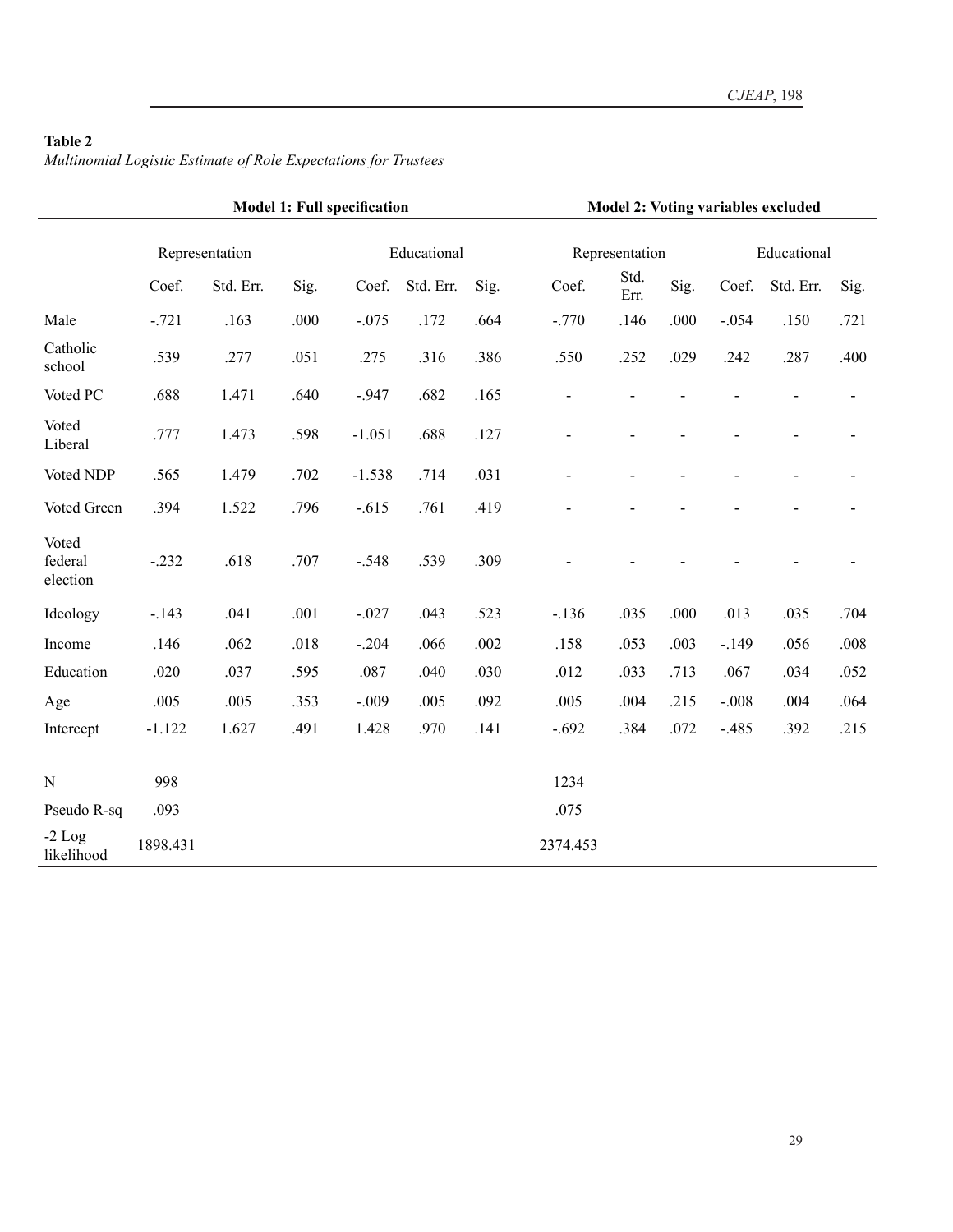Results are generally replicated with the voting variables removed (see Model 2). Females, those whose children attend Catholic school, those on the left, and higher-income earners positively relate to the representation expectation. Results in the advocacy model are mainly unchanged from Model 1, as well.

The greater preference of Catholic school parents to expect a representation role for Trustees is notable here. Ontario has retained a publicly funded Catholic school system while many other provinces have moved away from this model to a single French-English public school system. It is possible that Catholic parents value the empowerment that comes with a representation function in order to retain their system.

The next analysis examines the delegate versus trustee model of representation. Weighted results show that 36.8% of respondents favour the trustee model, where trustees are expected to use their own best judgement in making decisions, while 63.2% favour the delegate model, where trustees are expected to vote according to what the majority of constituents want. A logistic regression evaluating the trustee versus delegate model includes the same independent variables as in the multinomial logistic models. In addition, the three-category expectation variable was included as a set of two dummy variables, one each for educational and representation, with administration set as the reference category.

Results in Table 3 show the voting-related variables as important factors. Those who support the three main provincial parties appear more likely to prefer a delegate model, as do respondents who have voted in the previous federal election (see Model 1). In addition, those who are ideologically to the right, higher educated, and whose expectations of trustee roles fall mainly in the "representation" category are also likely to prefer a delegate model. When the vote-related variables are excluded (see Model 2), the remaining variables remain mainly unchanged from Model 1. There is a change to one important variable: when the set of two expectations dummies are excluded, gender emerges as significant (see Model 3), with females appearing more likely to prefer a delegate model. This potentially suggests expectations functions as a mediating variable, itself affected by gender (as revealed in Table 2). In addition, the exclusion of the two expectations dummies reduces the pseudo r-square, suggesting that these two dummies hold an important place in shaping what governance model people prefer.

### **Discussion**

Despite what a good number of respondents may think, school board trustees do pursue definite tasks, and function in a manner not too dissimilar to other non-profit boards. Gill (2005), as previously noted, sees seven functions for a board of directors: establishing the organization's mission, financial oversight, human resources oversight, monitoring organizational performance, governing risk, ensuring stability during a crisis, and representing the community. Responses in the "administrative" category mentioned financial oversight, human resources oversight, and monitoring organizational performance under the sub-category of "oversight/compliance." While ensuring stability in a crisis was not clearly identified, comments about "safety" indicated that respondents recognized trustees have a role to play in the COVID-19 crisis. Governing risk was not clearly identified in our survey but could be inferred as well from the safety category and from comments related to operations. A role for representation was also clearly identified. Establishing the organization's mission had the weakest link but can be inferred from responses focused on "student success," as arguably this is the mission many saw for their local school board.

Our analytical models confirm some expectations, but not all. A significant association was found between a perception of trustees pursuing a representation function and a belief in a delegate model. However, this finding is not overly surprising as it is consistent with the delegate model, which suggests that trustees should make decisions on behalf of those they represent, rather than governing according to their own judgement.

While ideology appears as a significant factor, it is pointing in a different direction. Bengtsson and Wass (2010) found the left prefer the delegate model; here, we see that support among the right. Similarly, the null findings related to education also challenge previous research that higher levels of education are associated with the trustee model (Carman, 2007; Rosset et al., 2017), but again, our data suggest otherwise.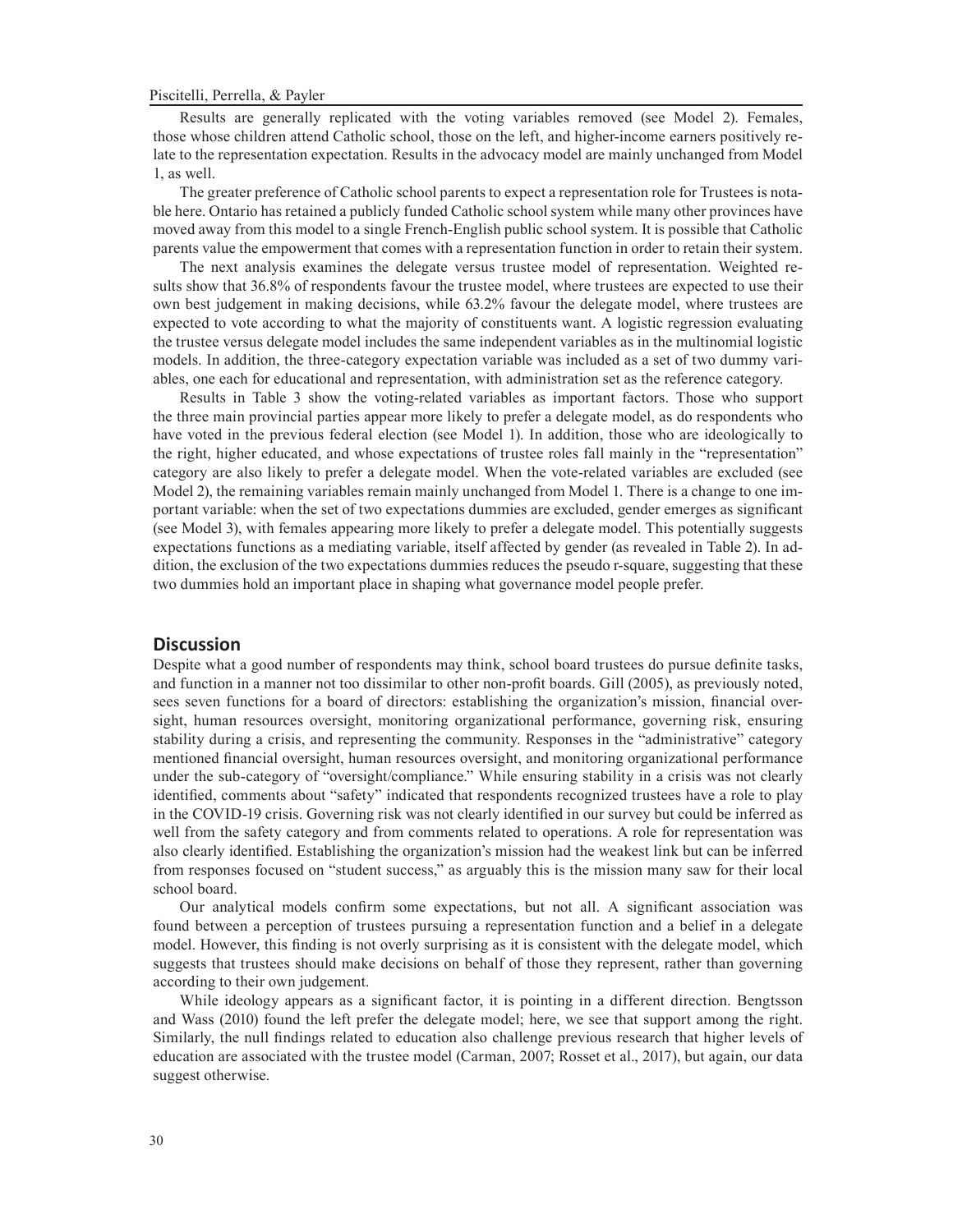# **Table 3**

*Logistic Estimates for Delegated Model*

|                           | Model 1  |              |      |          | Model 2      |      | Model 3                  |                          |      |  |
|---------------------------|----------|--------------|------|----------|--------------|------|--------------------------|--------------------------|------|--|
| Variable                  | Coef.    | Std.<br>Err. | Sig. | Coef.    | Std.<br>Err. | Sig. | Coef.                    | Std.<br>Err.             | Sig. |  |
| Male                      | .021     | .138         | .878 | $-144$   | .123         | .241 | $-.188$                  | .095                     | .047 |  |
| Catholic<br>School        | $-.072$  | .253         | .777 | $-.106$  | .229         | .644 | $-.079$                  | .180                     | .661 |  |
| Voted PC                  | 1.356    | .724         | .061 |          |              |      |                          |                          |      |  |
| Voted Liberal             | 1.628    | .728         | .025 |          |              |      |                          |                          |      |  |
| Voted NDP                 | 1.893    | .741         | .011 |          |              | -    | $\overline{\phantom{a}}$ |                          |      |  |
| Voted Green               | 1.264    | .785         | .107 |          |              |      |                          |                          |      |  |
| Voted federal<br>election | 1.009    | .492         | .040 |          |              |      |                          |                          |      |  |
| Ideology                  | .102     | .035         | .003 | .057     | .029         | .048 | .053                     | .022                     | .018 |  |
| Income                    | .021     | .052         | .686 | .043     | .045         | .338 | .024                     | .035                     | .493 |  |
| Education                 | .093     | .032         | .004 | .083     | .028         | .003 | .080                     | .022                     | .000 |  |
| Age                       | .000     | .004         | .978 | .003     | .004         | .444 | .003                     | .003                     | .243 |  |
| Educational               | .021     | .172         | .905 | $-.097$  | .152         | .521 | $\overline{\phantom{0}}$ | $\overline{\phantom{0}}$ |      |  |
| Representation            | .851     | .175         | .000 | .654     | .154         | .000 |                          | -                        |      |  |
| Intercept                 | $-3.456$ | .953         | .000 | $-.624$  | .329         | .058 | $-.310$                  | .237                     | .190 |  |
|                           |          |              |      |          |              |      |                          |                          |      |  |
| N                         | 1023     |              |      | 1273     |              |      | 2202                     |                          |      |  |
| Pseudo r-sq               | .076     |              |      | .045     |              |      | .017                     |                          |      |  |
| $-2$ Log<br>likelihood    | 1267.923 |              |      | 1579.824 |              |      | 2620.480                 |                          |      |  |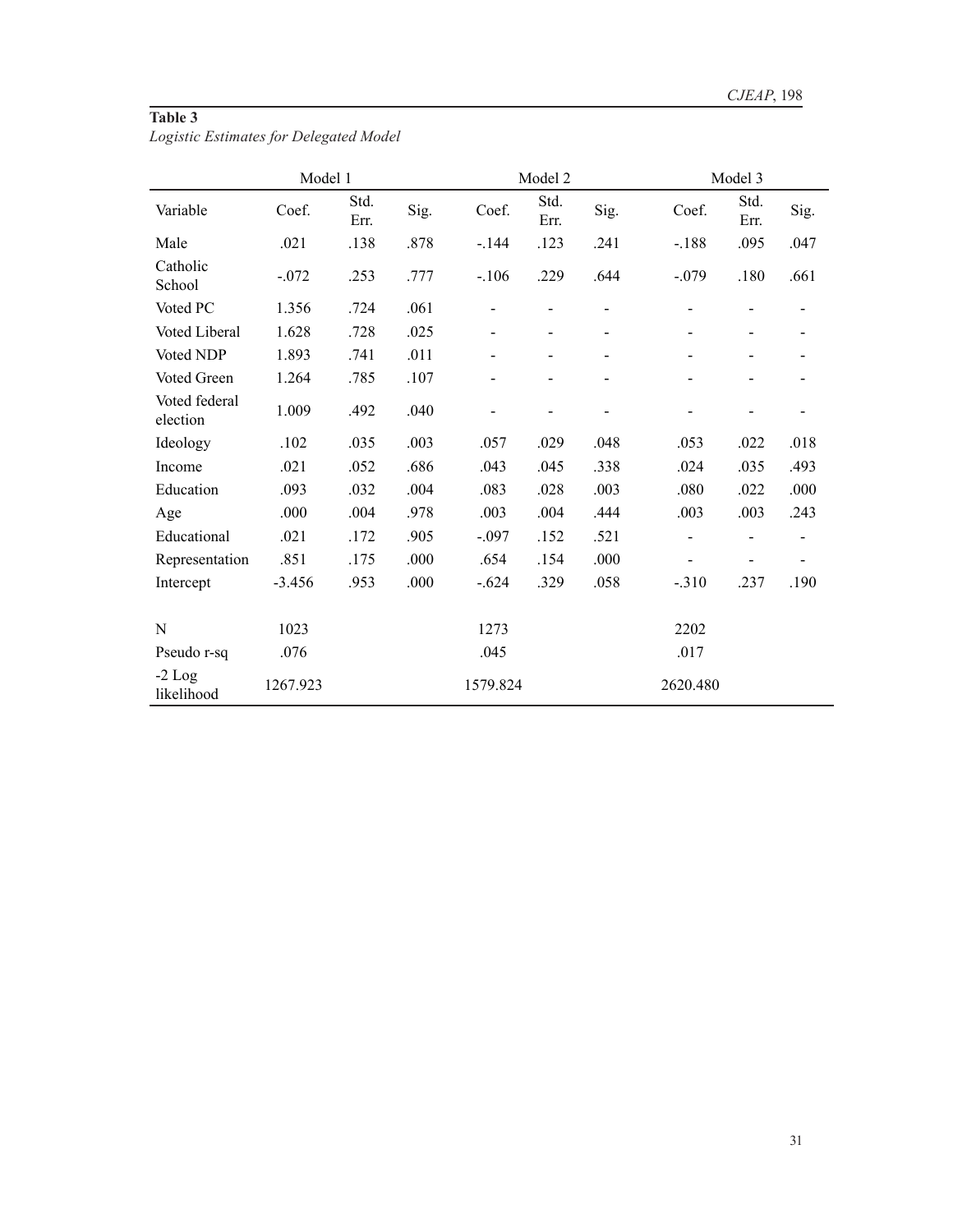#### **Conclusion**

Our approach to use an open-ended question to gauge people's expectation of schoolboard trustees has a benefit over closed ended question, whereby a closed-ended question with response choices can prime respondents for accurate answers. Here, we left it open, and one big result was a lot of noise. A large number of respondents appear not to understand the role of trustee suggests that trustees are not highly relevant to many Ontarians. This lack of understanding is also evidence as to why provincial governments have considered abolishing the position.

Nonetheless, among those who did provide a response, some patterns emerged that can help improve an understanding of the relationship schoolboards have with the public. First, it is obvious that such a relationship needs some work. Schoolboards, if they are to remain relevant, must at the very least be more present.

Second, our models shed some light into the manner in which the public wishes to engage with board members. There are competing expectations and competing models. Results show that two-thirds of respondents favour the delegate model, preferring for trustees to act on the behalf of constituents, even if trustees disagree with the public mood. This presents a challenge as the Ontario Education Act, corporate law, and modern governance theory requires trustees to act in the best interests of the entity and must thereby use proper judgement. In cases where a trustee's judgement conflicts with the wishes of the membership fulfilling their fiduciary duties, voters could pose a challenge in granting re-election. Future research should examine if trustees have encountered conflicts between what their constituencies wish them to do and what they see as the best interest of the school board. During these conflicts, how trustees acted is worth exploring. Did trustees wish losing re-election or did they risk sacrificing their best judgement in the interest of acting as a delegate for their constituencies?

It is perhaps this tension between voter expectations of representation and trustee obligations that animate some of the discourse around the need to maintain school board trustees. However, in our sample, a minority of respondents, 4.4 percent, see no role for trustees, which runs contrary to such a narrative. Our sample does not appear to scream in outrage to demand their dismantlement, which then leaves trustees to determine how best to engage voters.

## **References**

- Bengtsson, A., & Wass, H. (2010). Styles of political representation: What do voters expect? *Journal of Elections, Public Opinion and Parties, 20*(1), 55–81.
- Bengtsson, A., & Wass, H. (2012). *Congruence between MPs', Non-elected candidates' and citizens' preferences for representational roles*. APSA Annual Meeting Paper. https://papers.ssrn.com/sol3/papers.cfm?abstract\_id=2108227
- Berry, C. R., & Howell, W. G. (2007). Accountability and local elections: Rethinking retrospective voting. *The Journal of Politics, 69*(3), 844–858. https://journals.sagepub.com/doi/ full/10.1177/0263395721991403
- Butler, J. K., Kane, R. G., & Cooligan, F. R. (2019). The closure of Rideau high school: A case study in the political economy of urban education in Ontario. *Canadian Journal of Educational Administration and Policy*, (191), 83-105.
- Carman, C. J. (2007). Assessing preferences for political representation in the US*. Journal of Elections, Public Opinion and Parties, 17*(1), 1–19.
- Carver, J. (2006). *Boards that make a difference: A new design for leadership in nonprofit and public organizations* (Vol. 3). John Wiley & Sons.

D'amato, L. (2016, June 21). *They're ineffective and petty. Do we really need school trustees?*

- Waterloo Region Record. https://www.toronto.com/opinion-story/6734413-d-amato-they-re-ineffective-and-petty-do-we-really-need-school-trustees-/
- Dahl, R. (1998). On democracy. Yale University Press.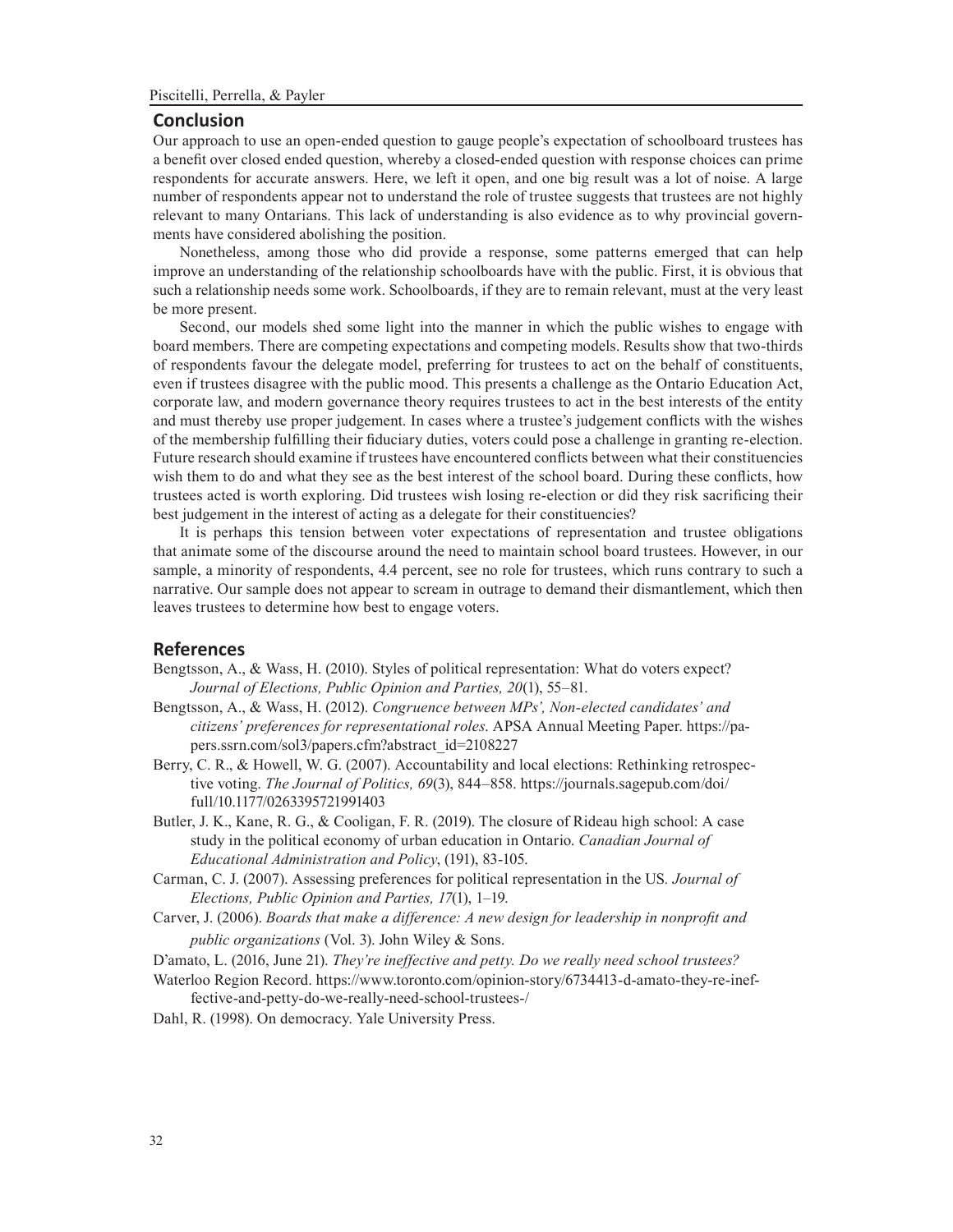- Davidson, A. M., McGregor, R. M., & Siemiatycky, M. (2020). Gender, race and political ambition: The case of Ontario school board elections. *Canadian Journal of Political Science/Revue Canadienne de Science Politique, 53*(2), 461–475. https://www.cambridge. org/core/journals/canadian-journal-of-political-science-revue-canadienne-de-science-politique/article/gender-race-and-political-ambition-the-case-of-ontario-school-board-elections/432D008660424265901E3CA285027DD9
- Doherty, D. (2015). *The public's concept of representation.* Unpublished manuscript. http:// ddoherty.sites.luc.edu/documents/Concept\_of\_Representation.pdf
- Education Act, Revised Statues of Ontario (1990, c. E.2). https://www.ontario.ca/laws/statute/90e02
- Farrell, D. M., Gallagher, M., & Barrett, D. (2018). What do Irish voters want from and think of their politicians? In M. Marsh, D. Farrell, & T. Reidy (Eds.), *The post-crisis Irish voter: Voting behaviour in the Irish 2016 general elections* (pp. 190-208). Manchester University Press.
- Faubert, B., & Paulson, E. (2020). Ontario, Canada: Education in the echo chamber: Understanding K-12 education governance in Ontario, Canada. In H. Arlestig & O. Johansson (Eds.), *Educational authorities and the schools: Organization and impact in 20 states* (pp. 231- 250). Springer.
- Galway, G., Sheppard, B., Wiens, J., & Brown, J. (2013). The impact of centralization on local school district governance in Canada. *Canadian Journal of Educational Administration and Policy*, *145*, 1-34. https://journalhosting.ucalgary.ca/index.php/cjeap/article/view/42852
- Garcea, J., & Munroe, D. (2014). *R*eforms to funding education in four Canadian provinces. *Canadian Journal of Educational Administration and Policy*, (159), 1-38. https://files.eric. ed.gov/fulltext/EJ1035219.pdf
- Gill, M. (2005). *Governing for results: A director's guide to good governance*. Trafford Publishing*.*
- Greene, K. R. (1992). Models of school board policy-making. *Educational Administration Quarterly, 28*(2), 220–236.
- Hoel, R. F. (2011). *Boards and CEOs: Who's really in charge?* Filene Research Institute.
- Jensen, M. C., & Meckling, W. H. (1976). Theory of the firm: Managerial behavior, agency costs and ownership structure. *Journal of Financial Economics, 3*(4), 305–360. https://www. sciencedirect.com/science/article/pii/0304405X7690026X
- Landwehr, C., & Steiner, N. D. (2017). Where democrats disagree: Citizens' normative conceptions of democracy. *Political Studies, 65*(4), 786–804.
- Lessard, C., & Brassard, A. (2005). *Education governance in Canada: Trends and significance*. *The impact of educational policy on the social context of teachers' work in Canada.* Symposium Conducted at the Annual Meeting of the American Educational Research Association, Montréal, QC.
- Lombard, M., Snyder-Duch, J., & Bracken, C. C. (2002). Content analysis in mass communication: Assessment and reporting of intercoder reliability. *Human Communication Research, 28*(4), 587–604.
- Lucas, J. (2016). *Fields of authority: Special purpose governance in Ontario, 1815–2015*. University of Toronto Press.
- MacLean, C. (2021, March 15). Manitoba government plans to eliminate elected school boards in major overhaul of education. *CBC News.* https://www.cbc.ca/news/canada/manitoba/ manitoba-releasing-education-review-1.5950197
- Maharaj, S. (2020). From oversight to advocacy: An examination of school-board leadership. *Leadership and Policy in Schools*, *19*(3), 431–443.
- McGregor, R. M., & Lucas, J. (2019). Who has school spirit? Explaining voter participation in school board elections. *Canadian Journal of Political Science/Revue Canadienne de Science Politique, 52*(4), 923–936.